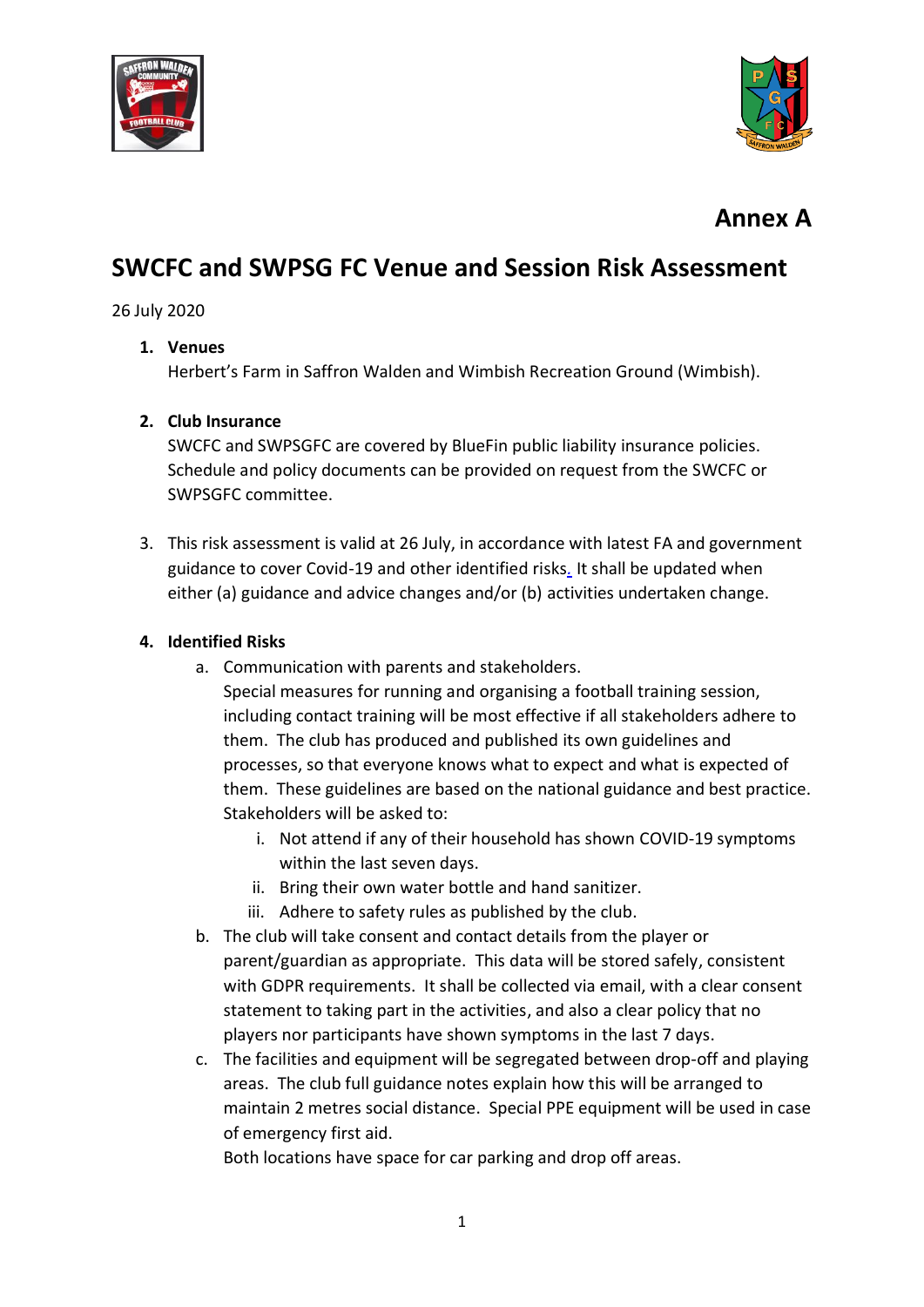



- d. Equipment use will be limited and rules for touching and sharing equipment will be read out to all stakeholders before each session.
- e. An individual risk assessment checklist will have been completed for each session.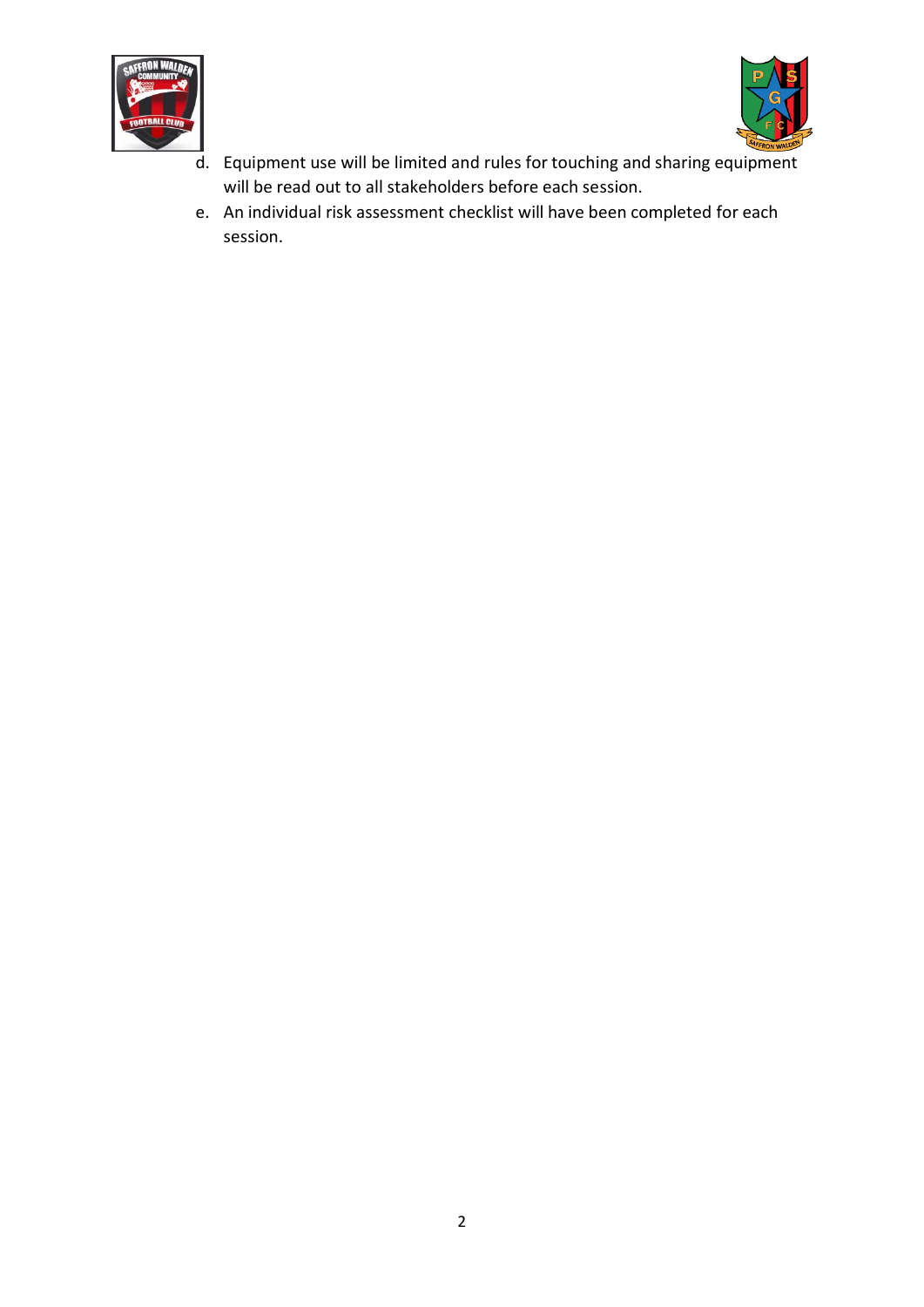



| <b>Venue / Session Risk Assessment</b> |                  | Date of session | N/A            |                                        |  |
|----------------------------------------|------------------|-----------------|----------------|----------------------------------------|--|
| Venue Address                          | Herbert's Farm   | Insurance       | <b>BlueFin</b> | Policy - (SWPSGFC) Policy Ref 24786662 |  |
|                                        | Debden Road      | provider        | insurance      |                                        |  |
|                                        | Saffron Walden   |                 |                |                                        |  |
|                                        |                  |                 |                |                                        |  |
|                                        |                  |                 |                |                                        |  |
| Event type                             | Training / match |                 |                |                                        |  |
| Age group                              |                  |                 |                |                                        |  |
| Club lead name and                     |                  |                 |                |                                        |  |
| role                                   |                  |                 |                |                                        |  |
| Other adults                           |                  |                 |                |                                        |  |
| Safeguarding officer                   | (SWPSGFC) Sonia  |                 |                |                                        |  |
|                                        | Moorey           |                 |                |                                        |  |
|                                        | (SWCFC) Sarah    |                 |                |                                        |  |
|                                        | <b>Mullins</b>   |                 |                |                                        |  |

| Risk                        | <b>Additional risk</b> | <b>Additional risk</b> | Risk rating | Mitigation                          | Mitigation | Post activity |
|-----------------------------|------------------------|------------------------|-------------|-------------------------------------|------------|---------------|
|                             | to children?           | to less able or        | (RAG)       |                                     | risk (RAG) | review        |
|                             |                        | impaired               |             |                                     |            |               |
|                             |                        | players?               |             |                                     |            |               |
| Parents informed of         | n/a                    | n/a                    | G           | Email guidance and procedures       | G          |               |
| special procedures          |                        |                        |             | before session                      |            |               |
| Consent gained for          | n/a                    | n/a                    | G           | Parents confirm acceptance of       | G          |               |
| participation               |                        |                        |             | conditions (by email)               |            |               |
| Personal information        | n/a                    | n/a                    | G           | All PI is stored in accordance with | G          |               |
| security maintained         |                        |                        |             | GDPR regulations, and no            |            |               |
|                             |                        |                        |             | additional data collected for the   |            |               |
|                             |                        |                        |             | sessions                            |            |               |
| <b>Clear Procedures for</b> |                        |                        | A           | Refer to Club Safeguarding          | G          |               |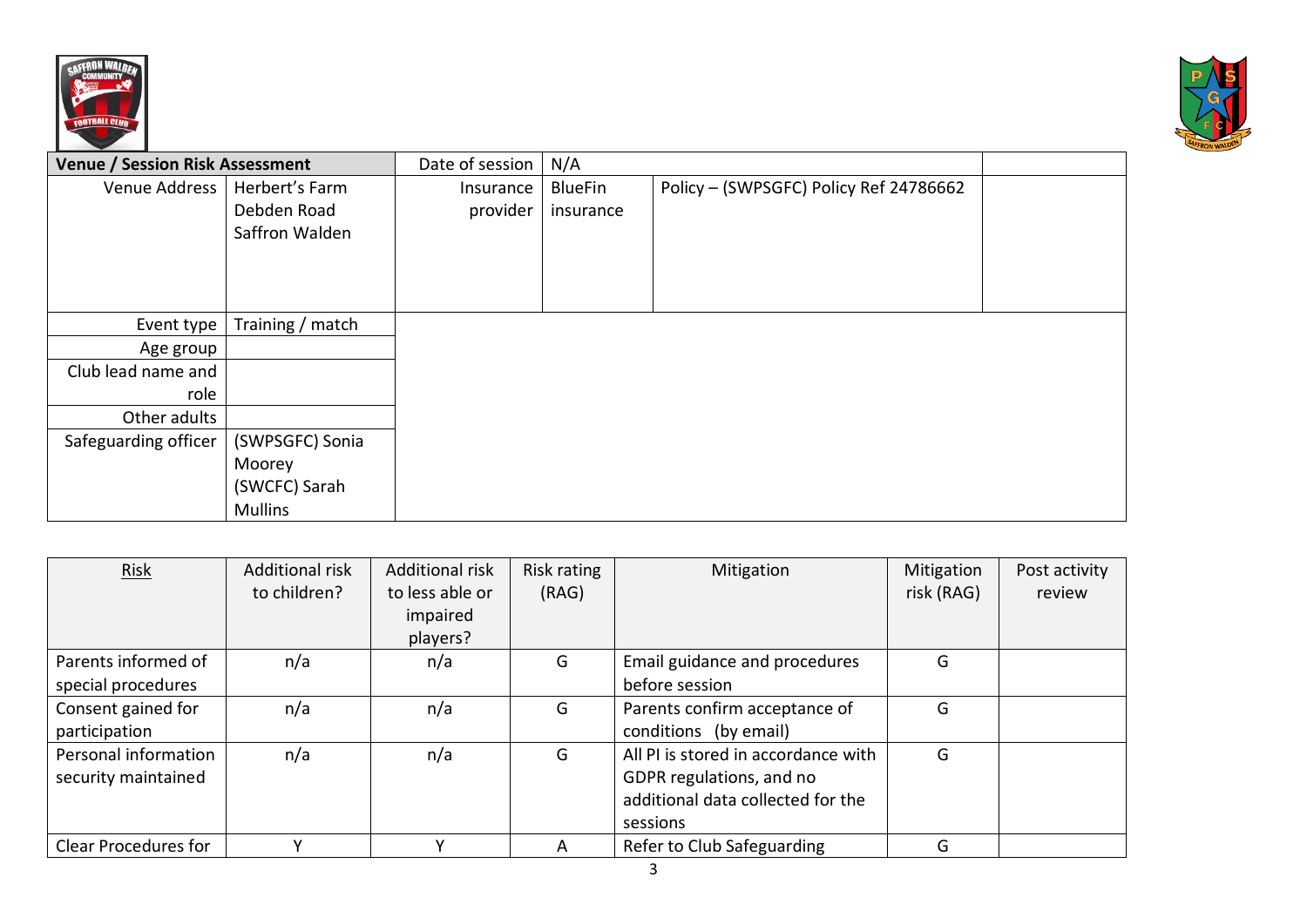



| Risk                                                           | <b>Additional risk</b><br>to children? | <b>Additional risk</b><br>to less able or<br>impaired<br>players? | Risk rating<br>(RAG) | Mitigation                                                                                                                                                                                                                                                                                                                                                                                                                                                                                                                                                                                                                                                                           | Mitigation<br>risk (RAG) | Post activity<br>review |
|----------------------------------------------------------------|----------------------------------------|-------------------------------------------------------------------|----------------------|--------------------------------------------------------------------------------------------------------------------------------------------------------------------------------------------------------------------------------------------------------------------------------------------------------------------------------------------------------------------------------------------------------------------------------------------------------------------------------------------------------------------------------------------------------------------------------------------------------------------------------------------------------------------------------------|--------------------------|-------------------------|
| safeguarding<br>concerns and<br>allegations against<br>coaches |                                        |                                                                   |                      | policy.<br>Correct PPE equipment to be<br>used in specified situations, eg<br>administering first aid                                                                                                                                                                                                                                                                                                                                                                                                                                                                                                                                                                                |                          |                         |
| COVID-19 infections                                            | n/a                                    | n/a                                                               | A                    | No participant to take part if they<br>have shown any of the current<br>COVID-19 symptoms.<br>All sessions to take place outside.<br>All players to wash hands before<br>session.<br>All precautions taken according<br>to FA and Government guidelines<br>for competitive sport.<br>All procedures shared with<br>coaches, parents and other<br>stakeholders.<br>Participants to arrive and leave in<br>their own kit and use personal<br>water bottles<br>Spitting not allowed.<br>Unnecessary contact not allowed<br>(e.g. handshake, celebration).<br>Start times to be staggered to<br>prevent congestion in car parks<br>and other areas.<br>For further details refer to club | G                        |                         |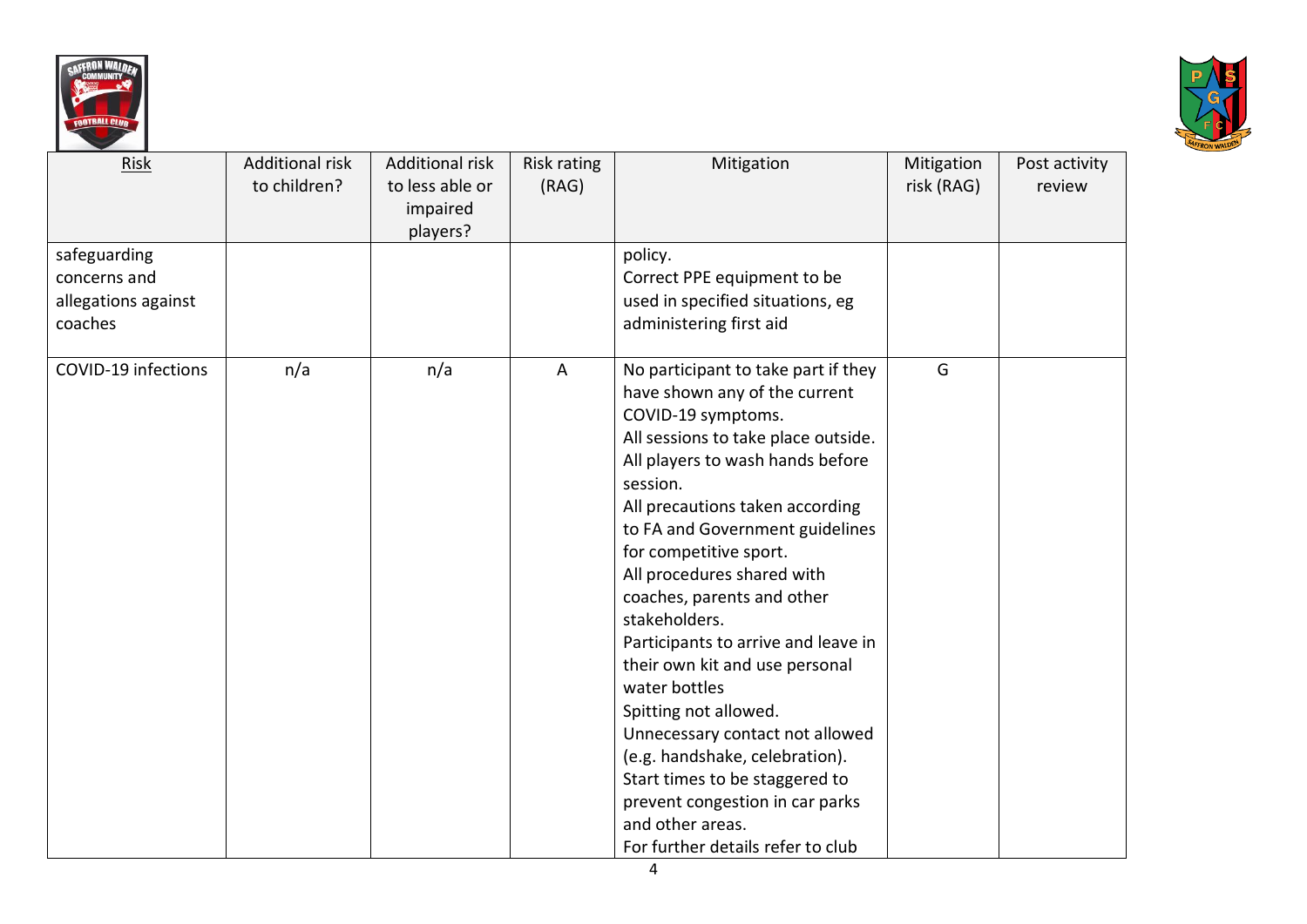



| Risk                               | <b>Additional risk</b><br>to children? | <b>Additional risk</b><br>to less able or<br>impaired<br>players? | Risk rating<br>(RAG) | Mitigation<br>policies.                                                                                                                                                                                                                                       | Mitigation<br>risk (RAG) | Post activity<br>review |
|------------------------------------|----------------------------------------|-------------------------------------------------------------------|----------------------|---------------------------------------------------------------------------------------------------------------------------------------------------------------------------------------------------------------------------------------------------------------|--------------------------|-------------------------|
| Site and facilities<br>maintenance | n/a                                    | n/a                                                               | A                    | Access only for hand washing and<br>toilets.<br>Only coaches to unpack and re-<br>pack equipment.<br>Equipment to be sanitised before<br>and after use.<br>Social distancing and staggered<br>start times to allow flow of<br>people while inside facilities. | G                        |                         |
| Playing area                       | n/a                                    | n/a                                                               | G                    | Cordoned off areas specific to<br>each group.<br>Spectators not allowed.                                                                                                                                                                                      | G                        |                         |
| Sessions specific<br>risks         |                                        |                                                                   |                      | Advice provided to coaches on<br>sessions planning, and points of<br>contact within the club provided<br>for additional advice.<br>Coaches required to work<br>through session specific checklist.                                                            |                          |                         |